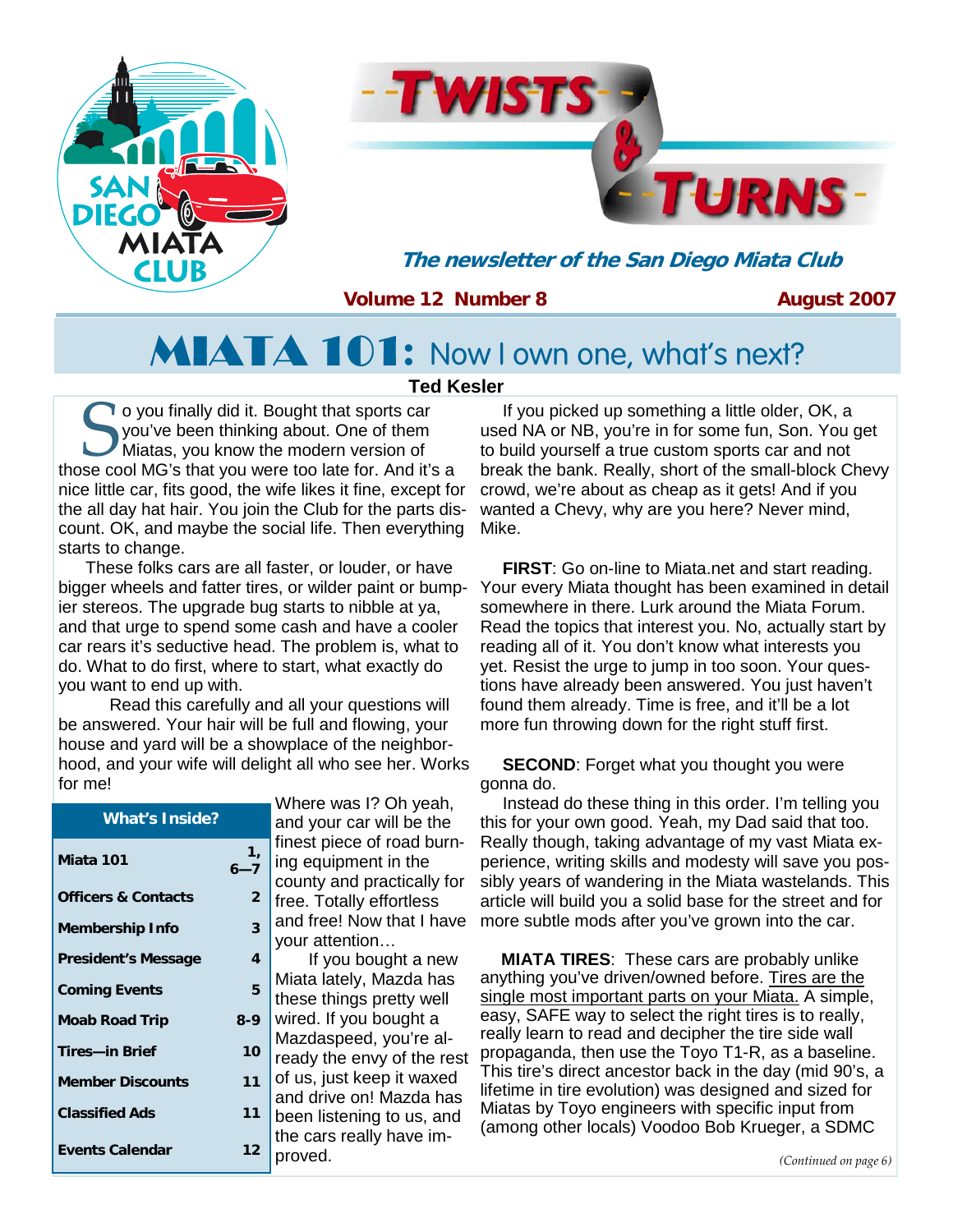# SDMC Officers



**HAROLD SCHWARTZ President** 



**DAVID STREETER Vice President** 



**GABE RIVERA Secretary** 

619-670-3789



**HINKI F Treasurer** 

## **Executive Board**

"@..." indicates that e-mail address ends in @sandiegomiataclub.org

**Administrative Board** 

|                       | C Thuicates that e-mail address ends in Csandiegonialaciup.org |              |                    |
|-----------------------|----------------------------------------------------------------|--------------|--------------------|
| PRESIDENT             | Harold Schwartz                                                | 858-271-0084 | <i>president</i> @ |
| <b>VICE PRESIDENT</b> | David Streeter                                                 | 951-461-1722 | vicepresident@     |
| <b>SECRETARY</b>      | Gabe Rivera                                                    | 619-295-5993 | secretary@         |
| <b>TREASURER</b>      | Jack Hinkle                                                    | 760-735-9456 | treasurer@         |
|                       |                                                                |              |                    |

*To send e-mail to all members of the Board board@...*

## **MEMBERSHIP** Jerry & Janice Boster 619-437-4465 *membership@...*

**EVENTS COORDINATOR** Tom Thompson 949-492-5885 *events@...*<br>Mark Booth 619-670-3789

**CLUB E-MAIL** Bob Kleeman 619-501-9776 *postmaster@...* **WEBMASTER** Dan Garcia 619-448-4380 *webmaster@...*  **CLUB REGALIA** Mike & Lisa Schwartz 858-549-4344 *regalia@...*

**HISTORIAN** Elinor Shack 858-485-0278 *mshack@san.rr.com* **NAME BADGES** Vicky Krueger 858-486-4711 *vicky@teamvoodoo.com*

## **Twists & Turns Staff**

| Editor                     | Laurie Waid                                       | 760-432-0727                                 | newsletter@                                                 |
|----------------------------|---------------------------------------------------|----------------------------------------------|-------------------------------------------------------------|
| PERSONALITIES EDITOR       | Kelley Raymond                                    | 619-846-3784                                 | kray63@yahoo.com                                            |
| <b>TECHNICAL EDITOR</b>    | Barry Billingsley                                 | 858-755-5905                                 |                                                             |
|                            |                                                   |                                              | barrybillingsley@worldnet.att.net                           |
| LOGISTICS                  | Helen Sharp                                       |                                              |                                                             |
| <b>MAILING COORDINATOR</b> | Janice Boster                                     | 619-437-4465                                 | jboster@san.rr.com                                          |
| <b>PROOFREADERS</b>        | Robin Faircloth<br>Carl Martens<br>Cindy Jennings | 760-789-5171<br>619-501-4852<br>619-476-0951 | hawkinlady@cox.net<br>chmartens@cox.net<br>cinjen72@cox.net |
| Printing                   | Sign Up                                           | 858-486-6771                                 | signup7@aol.com                                             |

The SAN DIEGO MIATA CLUB is a California nonprofit corporation. *Twists & Turns* is the monthly newsletter of the SAN DIEGO MIATA CLUB. Use of articles or stories by other Miata clubs is hereby granted, provided proper credit is given. Submissions to the newsletter are welcomed and encouraged. When possible, please e-mail your submissions to the newsletter editor. Submissions may also be mailed to the club's post office box.Submission deadline is the 15th of each month. The Editor reserves the right to edit all submissions.

## **Contact SDMC**

#### **On the web**

*www.sandiegomiataclub.org* 

**24-hour voice message line**  619-434-2007

**By mail** 

P.O. Box 180833 Coronado CA 92178-0833

#### **Club e-mail**

Most club communication is conducted via e-mail through a Yahoo Group named SDMC-List. A free Yahoo account is required. Follow these steps to join.

- 1. Go to *http://autos.groups.yahoo.com/ group/SDMC-List* (capitalization matters!).
- 2. Click "Join This Group!"
- 3. If you have a Yahoo account, log in. If you do not, click "Sign Up" and follow the instructions.
- 4. After logging in, you will be returned to the SDMC-List "Join This Group" page.
- 5. In "Comment to Owner," state that you are an SDMC member.
- 6. Complete remaining selections, perform Word Verification, and click the "Join" button.
- 7. Your SDMC membership will be verified. The verification and approval process may take several days.

For more detailed instructions, see the club's website.

#### **Membership roster**

The membership roster is available to SDMC members only. Follow these steps to access the roster.

- 1. Go to *http://autos.groups.yahoo.com/ group/SDMC-List*.
- 2. Log in and click "Database"
- 3. Click on the most current table in the tables list
- 4. To print, click "Printable Report." The printed copy will be 15–20 pages. For more detailed instructions and options, see the club's web site.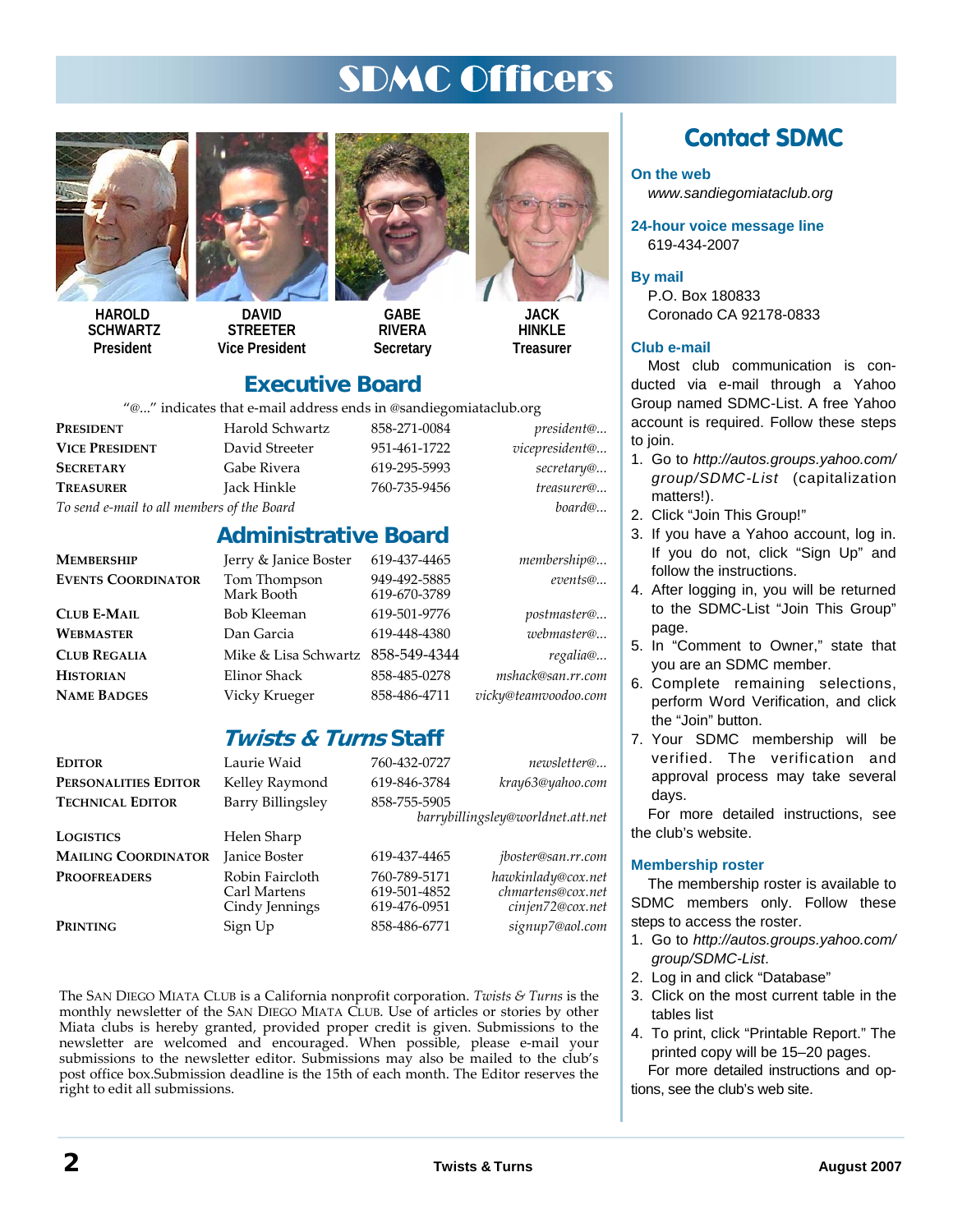# Membership Information

## **New Members**

As of July 15, 2007 there are 241 memberships (84 single, 157 dual) and a total of 398 members.

**Welcome to newest memberships – 2 since last newsletter:** 

| <b>1993 Mariner Blue</b><br><b>George Greenstein</b><br>San Diego<br>jah191@aol.com<br><b>Kristin Anderson</b><br>1994 Red |  |
|----------------------------------------------------------------------------------------------------------------------------|--|
|----------------------------------------------------------------------------------------------------------------------------|--|

 **ggteach@pacbell.net**

**Abba & Carla Steinfeld San Marcos 2007 Copper Red Mica PRHT** 

## **Monthly Meetings**

Our monthly meetings are a great opportunity to meet your fellow club members, ask questions, and share stories. Meetings are held on the fourth Thursday of each month, except in November and December when we meet on the third Thursday.

We meet at the Boll Weevil restaurant, 9330 Clairemont Mesa Blvd., in San Diego (between I-15 and SR 163). To contact the restaurant, call 858-571-6225.

Many members arrive around 6 p.m. to enjoy meals, snacks, or beverages while chatting with their Miata friends. The informal meeting starts at 7 p.m. We guarantee you'll have fun.

### **This month's meeting date:**

## **Thursday, August 23**

## **Dues**

Dues are \$35 per calendar year, for either an individual or a dual membership (two members in the same household). Members who join the club in the first half of the calendar year (January through June) pay \$35 for their first year; those who join in the second half of the year pay \$20 for the remainder of the year.

## **Badges**

Have you noticed those engraved plastic name badges that other members wear? Would you like to get one?

Badges are available in colors to match your car. The cost is \$9 each for badges with safety-pin closures, or \$11 each for badges with magnetic fasteners. Prices include shipping to your home.

Sue Hinkle handles the ordering. Badge request forms are available at the Regalia table at monthly meetings and on the club's web site. All orders must be prepaid.



## Our Mission

The purpose of the club is to promote the enjoyment of, and enthusiasm for, one of the world's most exciting sports cars—the Mazda Miata.

Owning and driving a Miata is one of life's great pleasures, and adding the company and camaraderie of like-minded enthusiasts only enhances the experience. Won't you join the fun as we enjoy the beauty of San Diego County from the seat of a very special little roadster?

#### **Let's have fun driving our Miatas!**

## **Who's next?**

If you would like to have your profile published in *Twists & Turns*, call Kelley Raymond at 619-846-3784 or send e-mail to *kray63@yahoo.com*.

To preview the list of questions Kelley uses to start her interviews, visit SDMC's web site (*www.sandiegomiataclub.org*), click the link "Club and Car Info," then the link "Member Profile Sheet."

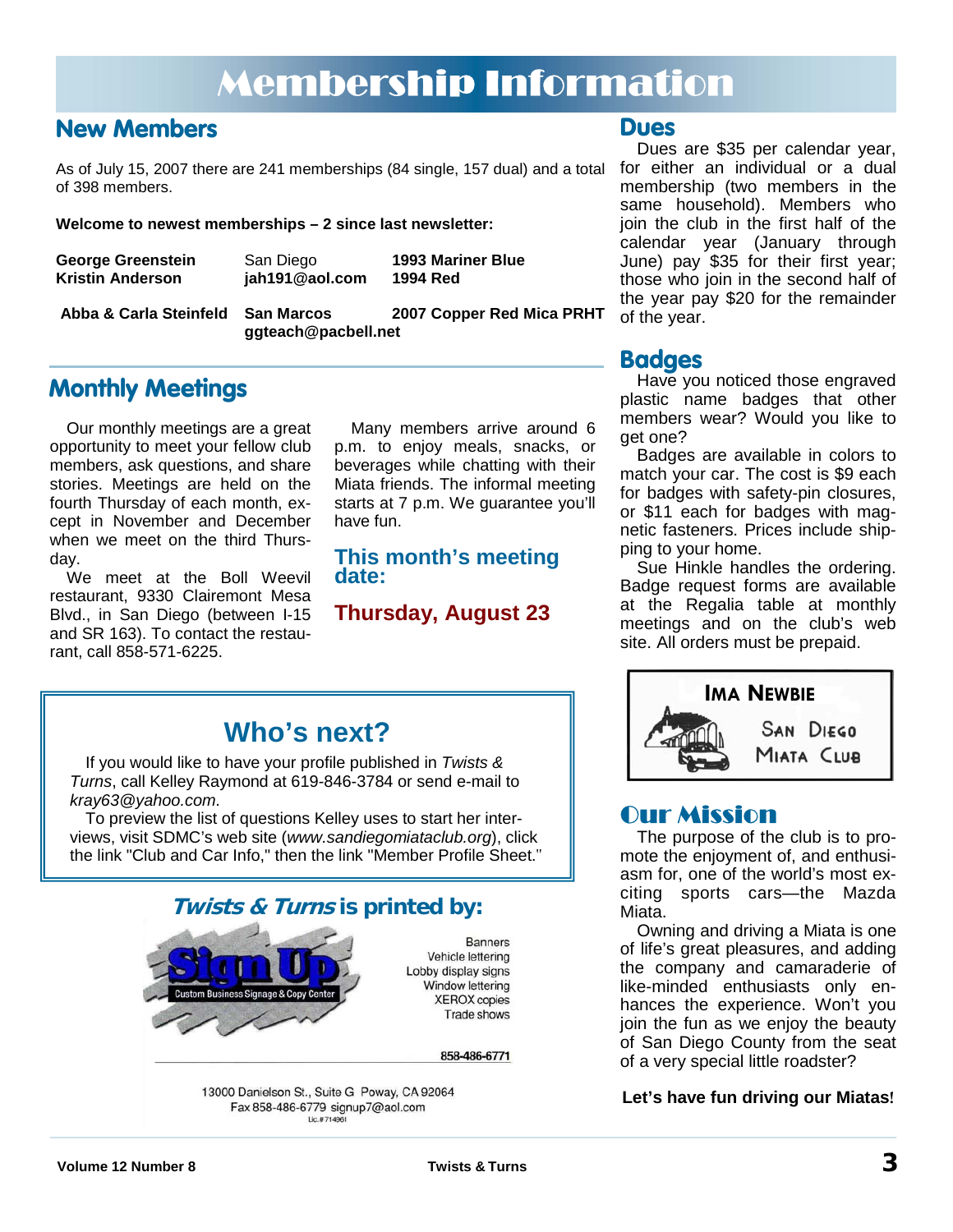# 4th of July Parade in Coronado



Above: Phil Daoust decorates to carry the Grand Marshal. Right: We wait our turn in line.

Photos by Laurie Waid

**SDMC** put on a great show at The 4th of July Parade in Coronado, providing transportation for several local politicians and Ms. Coronado. It was a very friendly, encouraging crowd that watched as we drove by, honking horns, waving flags and blinking lights.



# The Prez Sez

## **HAROLD SCHWARTZ, PRESIDENT**

A ugust marks my one-year anniversary<br>
of owning a Miata. What a year it has<br>
and car shows, "Cruised Grand", organized my of owning a Miata. What a year it has been so far. Made a number of runs own run, earned my magnetics, and was elected to office. Must say it's been a heck of ride. I must say, this is the nicest group of car club people I've had the pleasure to associate with and look forward to many more years of fun.

 I need to thank a member who has stepped forward to assist in the smooth operations of the club, namely Helen Sharp, who is doing all the folding of our newsletter. You might not think folding the newsletter is a big deal but when you are using standard new mailing rates, the thickness of the folded newsletter will affect the mailing costs (USPS and their rules). Thanks Helen, we all appreciate your help.

 August will have us going back to the Santee drive-in for some more of those wonderful movies they show there. Didn't last year's movies win several Academy Awards? Rumor has it that Kelley Raymond will be driving the lead car so she can earn her Mags. We could use more members organizing more runs or other activities for the club.

 As much as our members like to eat-drive-eat-drive, how about we start



having picnics where you drive to a park or the beach and have a picnic lunch? Maybe a sunset thing at the beach on a Friday or Saturday night.

Let me know if you would be interested in organizing something along these lines and the board will be happy to give you some guidelines.

 Take care and enjoy our great summer weather.

**Harold**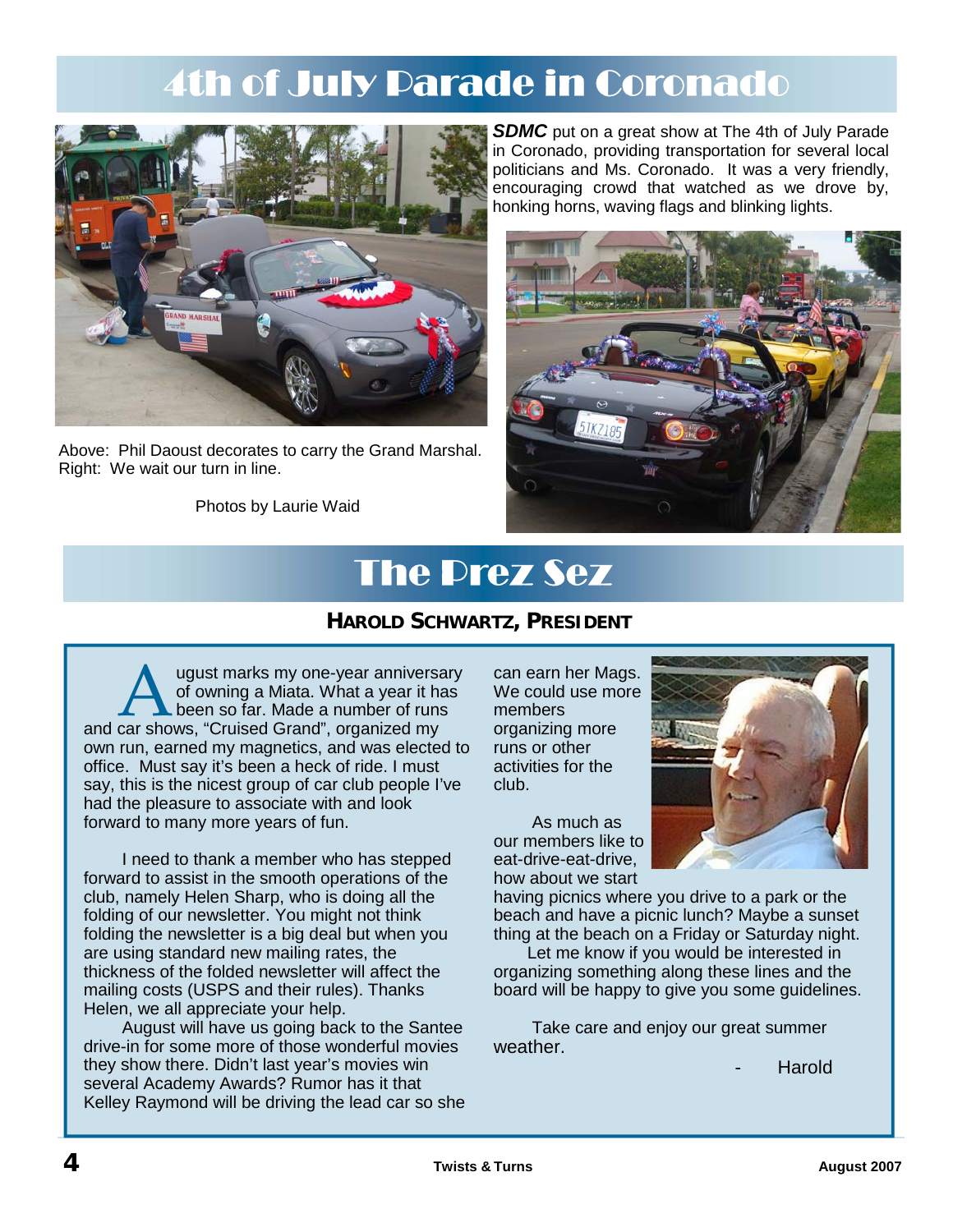## Coming Events

## **Twilight Run**

- **Date:** Saturday, July 28
- **Time:** 5:00 p.m. drivers meeting; earlier to eat

**Meet:** Albertson's/Target Center, Hwys 94 and 54 (Jamacha), Rancho San Diego

**Contact:** Mark & Cathy Booth, 619-670-3789, *markbooth@cox.net* 

#### **Details:**

This will be a very leisurely ride along some of San Diego's most scenic roads, made different because we do it during the evening hours—that special twilight period when the hot summer day slowly gives way to a comfortable summer night.

The driver's meeting will start promptly at 5:00 p.m. There are no food stops planned along the run route, so plan to arrive early and grab a late lunch at one of the many restaurants available in the shopping center (TGI Fridays, Carl's Jr., Submarina, etc.). The run will finish back near the starting point at approximately 9:00 p.m.

## **Kelley Does The Santee Drive-in Run**

**Date:** August 4<sup>th</sup> at

**Time:** 4:30pm

**Meet:** Chicken Pie Diner at 14727 Pomerado Rd. in Poway (intersection of Ted Williams Pkwy.) for a nice Texas home style dinner Run begins at 5:45 PM

#### **Details**:

For the past five years it has been "Debbye" Does The Santee Drive-in Run but change is good, RIGHT? Kelley Raymond, as ya'll may know, is very active in the club as well as being our "honorary Texan". Kelley, as ya'll also may know, is a little "shy" when it comes to doing runs. Yeah, I know- shy and Kelley just doesn't seem to go hand in hand! This is a short Run and will give Kelley an opportunity to no longer be a "run virgin" and earn her Magnetics!

About the Run- If ya'll like evening drives, camaraderie with Club members and bad movies; this might be the run for ya'll. . We all start the Run around 5:45pm and if Kelley doesn't get us lost (sorry Kelley) we will end up at The Santee Drive-in around 7:30pm. If ya'll can't make the Run ya'll still have the option of a couple of bad movies, just meet us at the drive-in around 7:30pm. We won't know what the movie options will be until a few days before the Run and since they have two screens with two movies each, we will vote on which two movies we will go to at the drivers meeting.

## **Cruisin' Grand**

| Date: | First Friday of each month, April-September        |
|-------|----------------------------------------------------|
| Time: | 6:00 p.m. for dinner, 7:00 p.m. to cruise          |
| Meet: | Tom's #23 restaurant in Escondido                  |
|       | SW corner of Centre City Pky and 5th St.)          |
|       | <b>Contact:</b> Steve & Laurie Waid, 760-432-0727, |

## *swaid@cox.net*

#### **Details:**

On Friday nights from April through September, Escondido opens up Grand Ave. for cruising. On the *first*  Friday of each month, SDMC members meet at Tom's #23 at 6:00 p.m. to eat before leaving at 7:00 p.m. to cruise Grand. After taking a spin up and down Grand a few times, we park and then walk Grand. You will see hot rods, street rods, muscle cars, restorations, motorcycles, and more. A fun "blast from the past."

After cruisin' and walkin' Grand, we will drive a short distance to the Hinkles for dessert. This will be a full evening of car fun for car people

## **Moon Over Miatas**

**Date:** August 25th, 2007 Time: 7:30 PM **Meeting place:** Dudley's parking lot in Santa Ysabel

Contact: Steve Waid **swaid@cox.net** (760) 432-0727

#### **Details:**

Moon Over Miatas is a night run that we will be doing for the 4th year in a row. The concept is that we will drive from Julian down Banner Grade to S2 and across S2 to Interstate 8 under a full moon. In previous years the temperature has varied from 76 to 102 degrees as we transition through several elevation changes. The sky is rich with stars and the shadows cast by the moon on the mountains along side us make this a very special run.

We will leave Dudley's before 8 PM so be there at 7:30 not at 8. Because the Golden Acorn has closed their Cafe we will be making a pit stop at the Buckman Springs rest stop on the way home. It is about a 140 mile run before we have a pit stop after we leave Dudley's...so be prepared.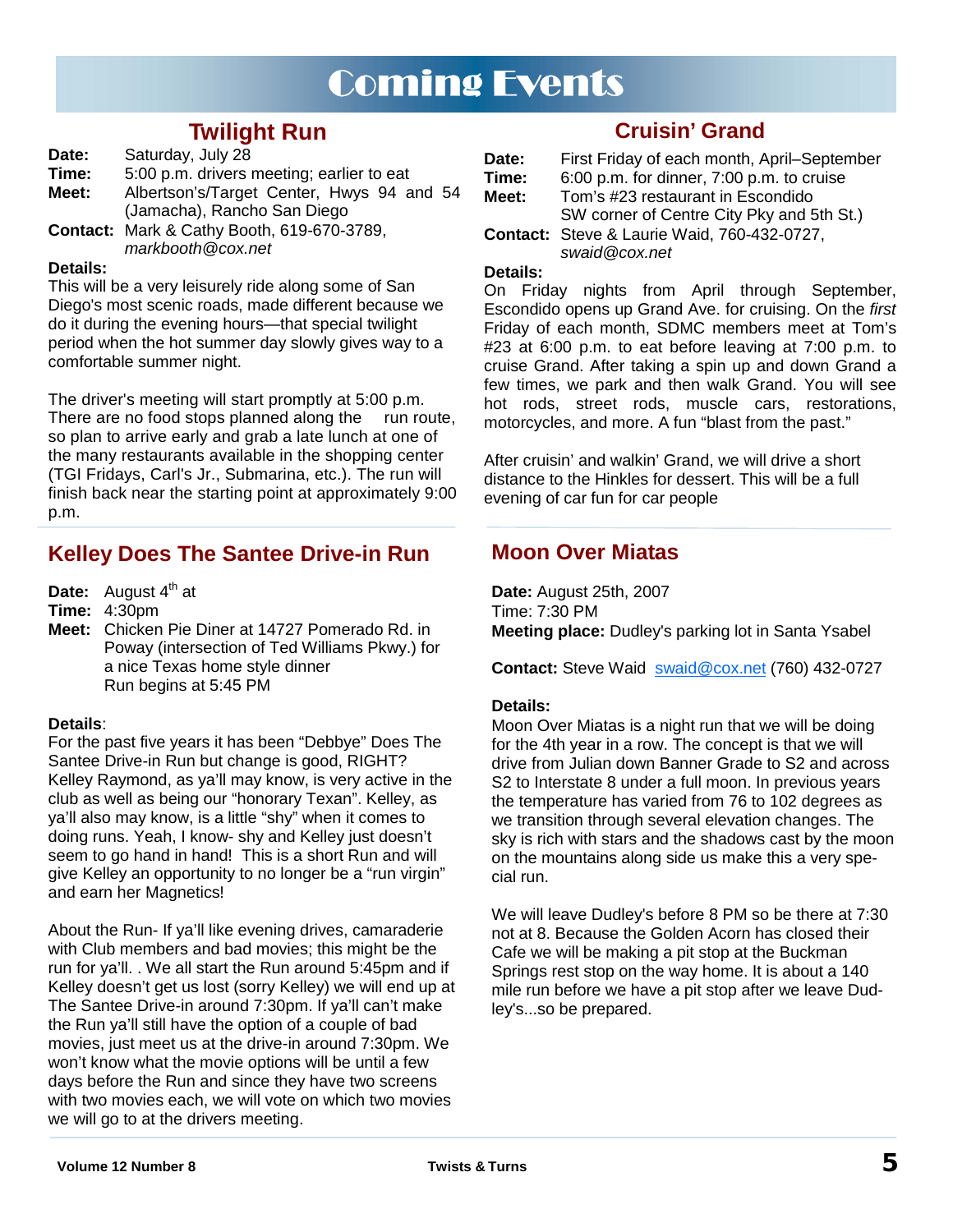## Miata 101 *(Continued from page 1)*

founder.

T1-R's are available in many sizes, but it's generally agreed that 195 or 205/50-15, V rated is the optimum Miata size, whatever brand you end up with. And there are a TON of whatevers in 15". Your Miata won't actually go fast enough to require a V speed rating, but there's a construction/quality refinement at V that you want to take advantage of.

Smaller than 15" wheels are generally too narrow to support the cornering loads Miatas can generate. Miatas are too light to need larger sizes, which are also heavier, and unsprung weight is a real factor in these cars.

Yeah, I know, your Miata came with 16" wheels. That's nothing to be ashamed of. Mazda said it 's a style thang. It's probably not worth changing down to 15's but it's really not worth changing up to 16's either. Track Day and Autocross set-ups are another entire story, maybe later.

You live in SoCal, buy Miata tires for their potential as sports car tires here. Don't buy for mileage. Tires advertised for high mileage are NOT Miata tires. A Miata tire tread wear rating is about 260/280. In general, a higher tread wear (mileage) rating means harder rubber in the tread. Harder rubber means less traction. Less traction means…… well, you get the idea. The traction rating on the sidewall (A or AA) applies to theoretic straight line braking, not cornering, and what's a Miata without cornering? Tricky isn't it?

Wet weather claims are not a factor here, and unless your tire compares quite favorably with the T1- S, the cost is irrelevant. Top quality, name brand performance (high, ultra, whatever) tires are all well priced and comparably priced. In fact, it's easy to pay more and get less Miata worthy tires.

The simple bottom line is this: Sports cars need sports car tires. In spite of your intentions or imagination when you bought the car or the tires, until you've driven the Puke on T1-Rs (or better?) you have no clue. Build the car to be capable of saving you through your learning curve. At some point your driving (or someone else's) will demand performance tires. Don't limit or endanger yourself with your choice of tires. Your skills and expectations are going to change while you own your Miata. Get good high performance tires now, and grow into their potential.

**WHEELS** are easy. Your perfect base line is the Konig Helium in 15" size (Brian Goodwin) . Read his wheel page, then compare. Weight and offset are the serious factors in Miata wheels. Light is good! Wheel width relates to your tire choice. Everything Brian sells is strong enough, so materials and price go with styling, your call!

**SHOCKS, SPRINGS, SWAY BARS.** Miata factory shocks last maybe 20k miles. And you probably can't tell if they're deceased. Bouncing the fenders doesn't work, the car's too light. When in doubt, replace them. And besides, any performance mods will require after market, high performance shocks. Factory springs are excellent and durable, and work well with most suspension mods. You'll need new springs to lower the car, if you like Japanese road graders.

Larger diameter (stiffer) sway bars will make the car corner flatter and feel bitchin', but do not increase actual cornering grip, that's in the tires, and your right foot. See, this is all progressive instruction! Most of us have found that with just the addition of good shocks and sways (and tires, try to follow this in order, OK?), the car will handle better than we drive. Fortunately the aftermarket has discovered this as well, and there are many matched sets available. Note the "matched" part. Sway bar sets (and spring sets) from the same manufacturer are the only safe way to go. Mix them at your peril. You may grow past that last statement later, but this is basics, not race tuning.

MY FAVES: KYB/AGX adjustable shocks, and RACING BEAT solid sways. The AGX's give you a range from soft enough to drive 8 hours to Monterey, up to stiff enough to handle at Laguna Seca, and adjust with the turn of a knob. RB Sways are another industry standard. If you find later that you need more (whatever) you can add sway bar mount brace kits and adjustable end links from RB and others.

About now you should have the car aligned and the tires balanced at a place like LUTZ TIRE, where they know the quirks of our little cars. You're also going to need a quality tire gauge (not a stick with a ruler inside, a gauge!) and you're going to use it, maybe weekly, but always before a run. Start at 30 lbs, and go up or down in 1 lb cold increments) to suit your style and tire wear. Oh yeah, stock brake pads are as good on the street as anything out there and the price is right.

**BRACING AND ROLL BARS**. Stiffening the body structure of Miatas has been necessary from the first one sold. Older and/or higher mileage Miatas of course need the most help. Mazda (and your car's PO) added and subtracted braces over the years, so don't assume your car has any, or where/what they may be. Crawl under there and look!

 The basics are this: Later Mazda factory "ladder" bracing is good but virtually impossible to retrofit, so properly selected aftermarket braces are generally the way to go. Racing Beat and our own Kesler Customs make a 4 BOLT lower front control arm brace that should be required on all Miatas. The Mazda 2 bolt version can be (in this case) retrofitted but is in the wrong place. Many people are running both braces with good results.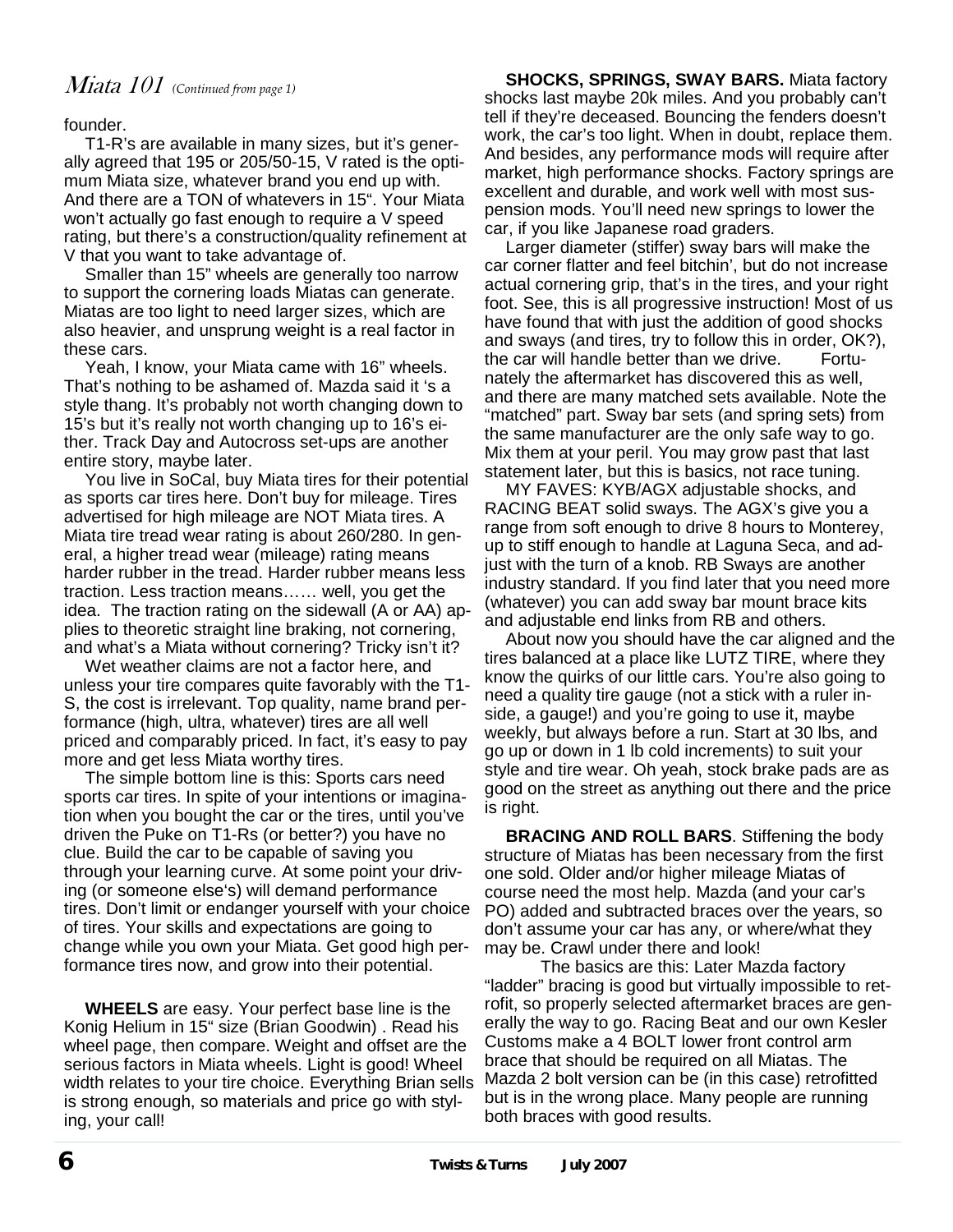## Miata  $101$  (Continued from page 6)

 In the rear you need a subframe brace just below and behind the differential, Pre '92s have no mounts and some later base models have no factory brace. The Mazda brace bar can be bolted right up to the stock mounts (if you have them), and Racing Beat, Kesler and others have excellent 4 BOLT braces for any year. Exhaust pipe clearance can be a factor with any brace at this location.

 In the center of the car you'll (maybe) have whatever Mazda installed that year. There have been a ton of Rube Goldberg, erector set type, and home built systems on the market, usually with unfortunate result/cost ratios. The Flying Miata "Butterfly Brace" is absolutely the answer to your Miata chassis flex prayers. It's a B-tch to install without a lift, but the resulting chassis is worth every penny. Larry and Rocky love these things!

 Above the chassis there are two reasonable sources for more stiffness. Strut Tower Braces are structurally contentious, but very pretty under the hood. And of course, Roll Bars.

 Roll bars are like religion; you're one of us, or you're one of them. Roll Bars all do a wonderful job of stiffening the body structure of the car, and are probably the first thing you should install when you bring the car home. They come in many shapes, sizes, colors, and prices. And real Roll Bars (not Style Bars) have at least 4 mounting points to the car They serve the added function of keeping the car off your head, should you get way in over your……. Head, so to speak. They must all be properly padded with SFI 45.1 padding (sold separately). I won't ride in a Miata without one, but I'm "one of us". You should be too. Choose your roll bar carefully, but have it installed and padded before the next run.

> If you're still reading, thank you, I do try. Next month: "HOT ROD STUFF". Speed is money. How fast you wanna go?

### *Scenes from the picnic:*

Bill & Alice Cummins came prepared to party from Yuma AZ (top)

The boys of summer prepare to hand out the awards, Mardi Gras style! (center)

Kit and Steve Licata planned and executed two car shows (in costume!) (bottom)

### **Photos by Mark Booth**

# DMC Annual Picn





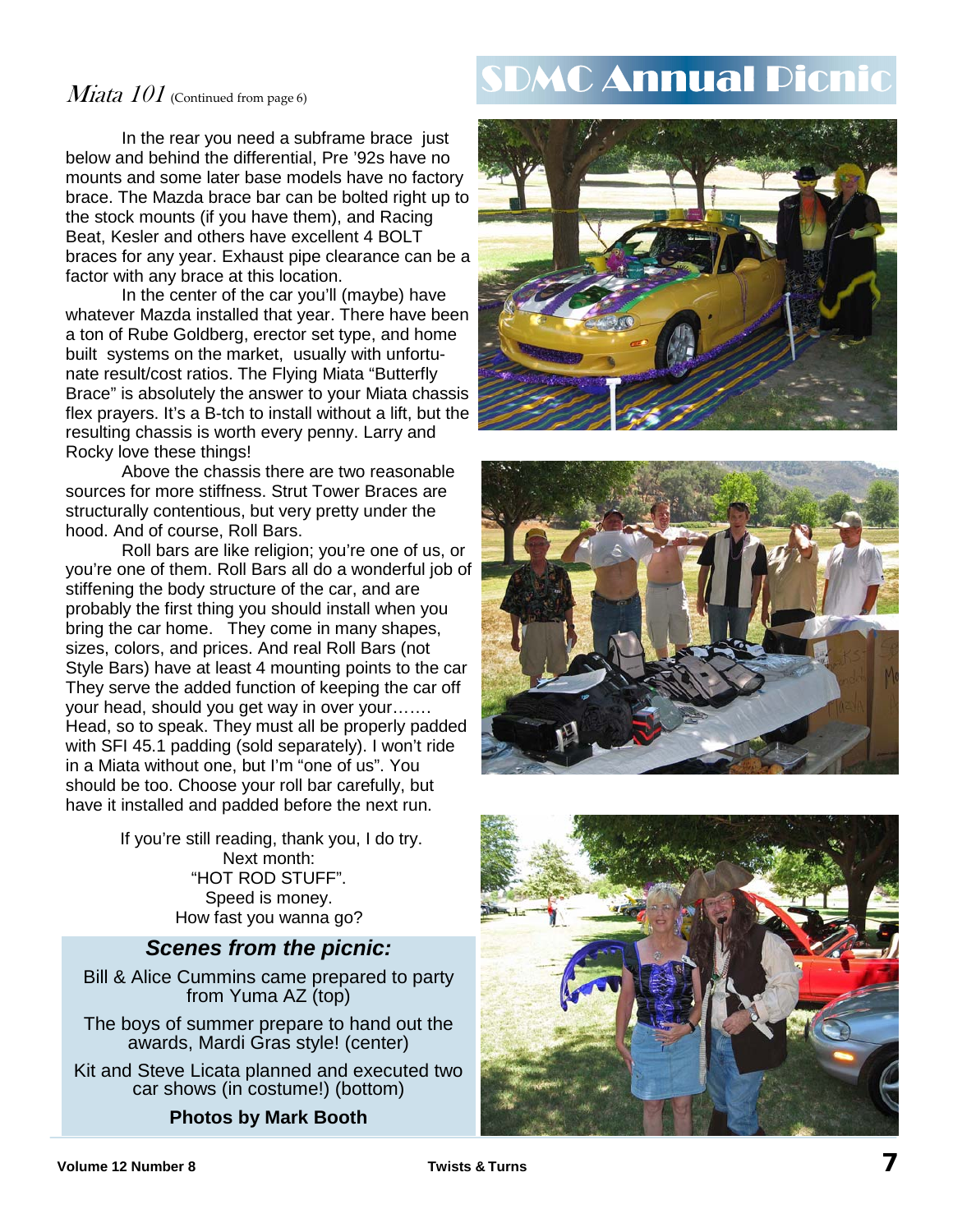# Moab Road Trip

## **Sue Hinkle**

for almost six years and we never took the time to drive south to Moab, Utah. Southern Utah is one of the most picturesque areas in these United States. We got our first peek at its beauty on a previous driving trip to Bryce Canyon and Zion National Park, which are a short distance from St. George, Utah. So here we are again, making another driving trip to the four corners to see more of the breathtaking scenery Utah has to offer.

Our trek to *"Miatas in Moab"* began on May 14<sup>th</sup> with the Starks, Shacks, and Barb Shev. First stop was Las Vegas for an overnight stay, where we were joined by Anthony Wilde for dinner on Wednesday evening. It was great to visit with our old friend from San Diego. During dinner we learned from Anthony that Stef and Tom Gould were experiencing car problems and they would be held up in Las Vegas until Stef's Miata was repaired. Would they make it to Moab? - only time would tell. Next did, because the skies opened up and it poured buckets day, it was off to St. George, Utah to meet up with John and Barb Templeton. We enjoyed a wonderful evening at Casa Templeton - - great friends, Barb's good cooking and loads of laughter.

Early Friday morning we packed up the Miatas and headed to the Red Roof Inn to meet up with the Shacks, Alan Kagan and Jill "the weather gal" Wilson, along with Alan's brother and co-pilot. John Templeton mapped out in time for some terrific photo ops. a route that took us through Zion National Park, along the outskirts of Bryce Canyon, through the mountains and high desert. There was rain ahead and huge thunder cells in the distance with lightening. "No Problem," I though to myself, "we've driven in rain before with the tops down." Unfortunately, this wasn't a little rain—it was a lot of rain – a huge down pour that forced us to put the tops up. For most of us this wasn't an easy task, with boot covers and deck bags to remove in the pouring rain. Mike Shack found it very humorous watching all of us rush to get the tops up, as he only had to push a button and his PHRT was up in a flash, as quick as the lightening bolts appearing in the distance.

The sun was just beginning to set as we entered the red rock region of Moab. The scenery was breathtaking. Miatas were coming into view from every direction and hotel parking lots seemed to be filled with only Miatas. This was definitely a gathering of Miatas from all over the country. We loved seeing old Miata friends and meeting new ones. A new vendor was on the scene – "Cool Breeze Scoop" – Bruce and Mary Kay Hearne came up with a great idea to keep the Miata cockpit cool. I think everyone from SDMC purchased one and immediately installed them on their car to help cool the cockpit in ninety degree weather. I also learned that Mary Kay is from my home town area. We had a wonderful time reminiscing about the old days in Steubenville, Ohio.

It's hard to believe that Jack and I lived in Utah The weekend was filled with driving to the various parks<br>for almost six years and we never took the<br>time to drive south to Moab, Utah. Southern scenery and perfect top dow in Moab -- Arches and Canyon Lands -- spectacular scenery and perfect top down driving weather. Saturday evening a group of 100 plus Miatas drove to Dead Horse Point for an event organized by Joe and Mary Portas "The Knobmeister". Miatas were parked everywhere and folks spent the evening visiting and taking photos of the surrounding red rock vistas.

Sunday morning Stef and Tom finally made it to Moab just before we were ready to depart. We said our goodbye's to the event organizers and other Miata friends, and headed south with a group from Texas for a look at the South Canyon. The rest of our traveling group had arranged for a jeep tour in Arches National Park. We would meet up with them later in Colorado. We decided to join our new friends from Texas for lunch in Monticello. Rain clouds were quickly approaching, so it was time to put those dang tops up again. Good thing we during lunch. A quick goodbye to the Texans and we were off for Gateway, Colorado where we would meet up with the Shacks and Starks later in the day. The drive from Monticello, Utah to Gateway, Colorado was another spectacular drive and a great Miata road. It did rain along the way, but as we drove on Route 141 to Gateway, the rain stopped and the skies began to clear— just

Our stay was at the Gateway Canyons Resort owned by John Hendricks of the Discovery Channel. Gateway is a little one-horse town surrounded by the Uncompahgre Plateau, Piñon Mesa and La Sal Mountains. This quaint, tight-knit community is embraced by tall canyon walls, cottonwoods and the Delores River. At the Resort, many areas were still under construction but there was a wonderful restaurant, an exceptional Auto Museum and adventure center. This group is definitely into

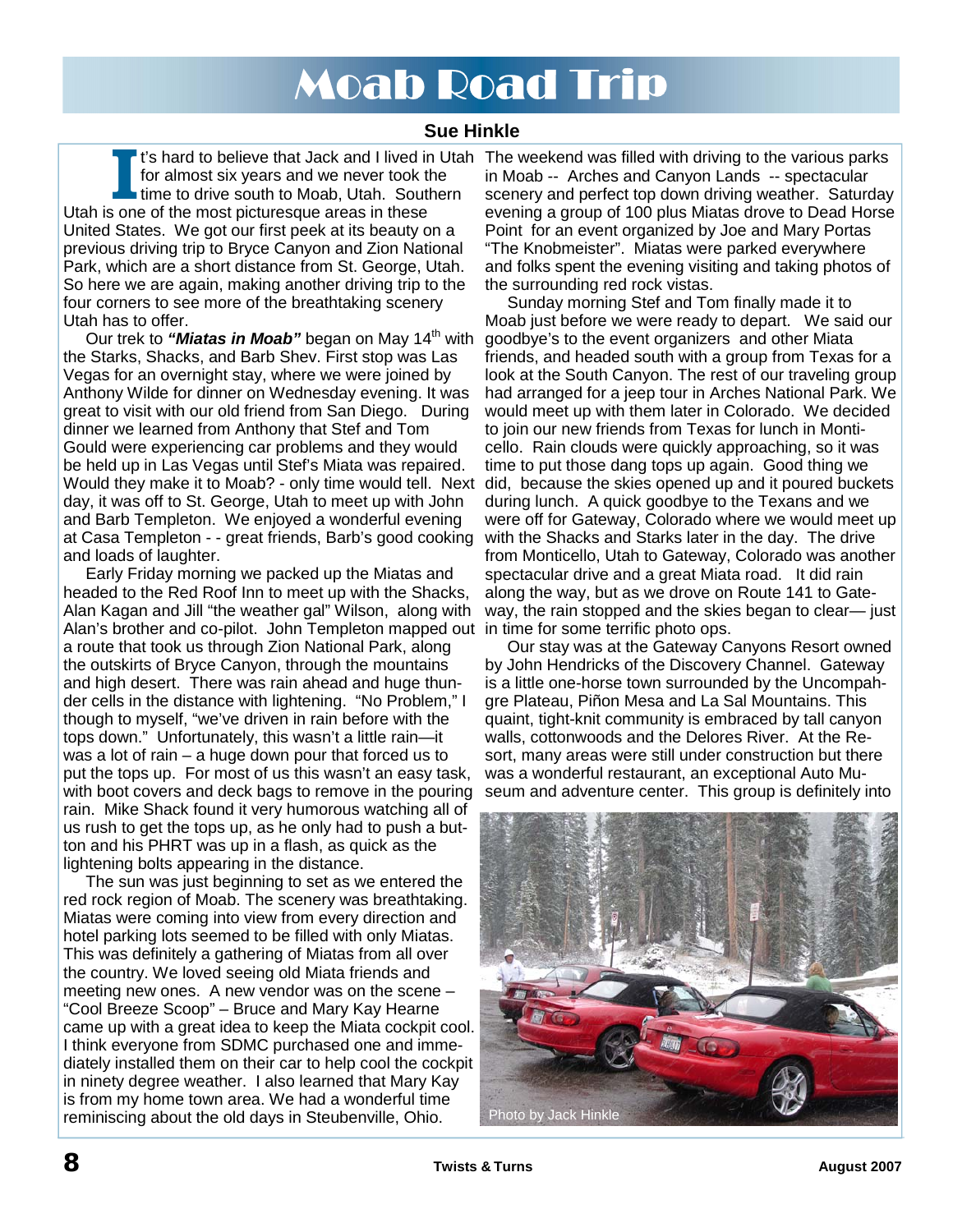adventures, so we signed up for the John Brown Canyon Jeep Tour. This is a canyon road that runs from Gateway, Colorado all the way back to Moab. Definitely not a Miata road, but those 4 wheel drives can handle it with no problem. Named after the murderer John Brown, the canyon is filled with old uranium mines and remnants of old mining communities.

The next morning, Jack and John decided to take the long (wrong way) to Durango through Black Canyon. While traveling east on U.S. 50, an incident ruined the canyon tour. A pickup truck pulled directly in front of John, forcing an avoidance maneuver that took out two traffic signs and dumped the Miata into a culvert. As quoted from Jack, "At first I saw a large vehicle fill my view through the windshield. As John swerved to avoid a head on, my next view was a massive grill about 6 inches from my side window. At that point I closed my eyes and kissed my you-know-what goodbye. Fortunately, the truck only grazed the back rear of John's car. However, in what seemed like minutes later, and now with my eyes wide open, John took out the big DO NOT ENTER sign. Once out of the car to access the damage, an outburst of language took place while watching the truck drive off that I haven't heard since I was in the Navy. They say the best part of trip is the memories, for me it's that I still have a memory." Now, this was a morning that started with no power at the resort . Luckily the rest of the group was delayed from departing the resort. Shortly before our expected departure, we received a call from John informing us they had been in an accident and we needed to meet them in Grand Junction. Luckily Jack and John were not injured but John's Miata had seen better days. The group was now down one Miata. However, Barb Shev had an open seat and the rest of us crammed John belongings into whatever space we could find in the other Miatas. John bid farewell to his beloved Miata and the group departed for Durango.

The drive from Grand Junction to Durango took us through the little town of Ouray, Colorado where we stopped at a local saloon for lunch. The smell of snow was definitely in the air and during lunch those little white flakes began to fall from the sky. This adventurous group buckled up and headed for the pass not knowing how much snow we would encounter or if chains would be required at the higher elevations. Hard to believe that only a few days ago we were in ninety degree weather and now only a few hundred miles away and a few thousand feet up, we found ourselves in a winter wonderland.

We made it safely through the snow, pulled into Durango and checked into the historic Strater Hotel which was built in the late 1800's. From the moment we stepped into the lobby, it was like entering another world. Authentic Victorian antique furniture, crystal and lace seemed to transport us back to another century. The hotel lobby was like a museum with display cases full of wonderful relics from the Cliff Dwellers at Mesa Verde to the 1890's and early 1900's. A menu from the

first restaurant in the hotel was in one of the display cases and a full dinner a hundred years ago only cost 12 cents. Hard to believe that Henry Strater at the age of 20 built the hotel for \$70,000. This individual certainly had a vision and his vision still lives today. We enjoyed staying in this hotel so much that our group decided to cancel our reservations in Cortez and spend our last night in Colorado at the Strater.

You certainly can't visit Durango without boarding the Durango-Silverton Steam Engine for a trip up the mountain to the old mining community of Silverton, Colorado. We had reserved space on the Silver Vista a deluxe open car with a glass canopy, thinking we would be traveling in good weather. Good weather was not part of mother nature's agenda and the day started off a bit chilly and a little rainy. Our car hostess handed out black blankets for us to wrap in. All of us in those black blankets bundled up looked like a new order of Nuns. Then it started to snow as we chugged up the mountain— it was spectacular! Snow flocked trees, rushing streams, and even waterfalls. The higher we climbed the colder it got and we still had two hours to go. By the time we arrived in Silverton, all I could think of was a warm fireplace. We found it at Handlebars, yes another saloon with some really great chow. After a hot meal and a place to warm our fingers and toes, we had a little time for shopping - not for souvenirs but for wool socks and glove warmers for the trip down the mountain. Wool socks on and glove warmers inside my gloves, it was time to board the Silver Vista for the trip back down the mountain. Our car hostess handled out those black blankets as the train began to roll and everyone immediately wrapped up for the trip down the mountain. It was still snowing and it seemed to be colder. Slowly, one by one, many of us moved to one of the closed cars, except for Barb Shev who braved the cold all the way down the mountain.

Thursday morning we bid farewell to Wrong Way as he had arranged a flight back to St. George. We were all sad to know that he was returning home without his '93 Miata, but hopefully he and Barb will have another Miata real soon. Some of the group spent the day in Mesa Verde while Barb Shev and I spent the day sight seeing in Durango.

From Durango we would all head west in different directions, and overnight in different cities. Jack and I headed for Goodyear, Arizona to spent a few days with my brother. Mike, Elinor and Barb headed for Flagstaff and Ruth and Lou headed for Cameron. This was another great Miata driving adventure that took us from the bright lights of Las Vegas to the picturesque beauty of Southern Utah and through the mountains of Colorado. Our Miatas traveled on dry roads, wet roads, snowy roads, through rain storms and snow storms. We got to meet up with old Miata friends and meet new Miata friends. Best of all, we had a ton of fun and look forward to the next big driving trip. Who knows what roads we will travel next? But you can bet it will be in our Miata.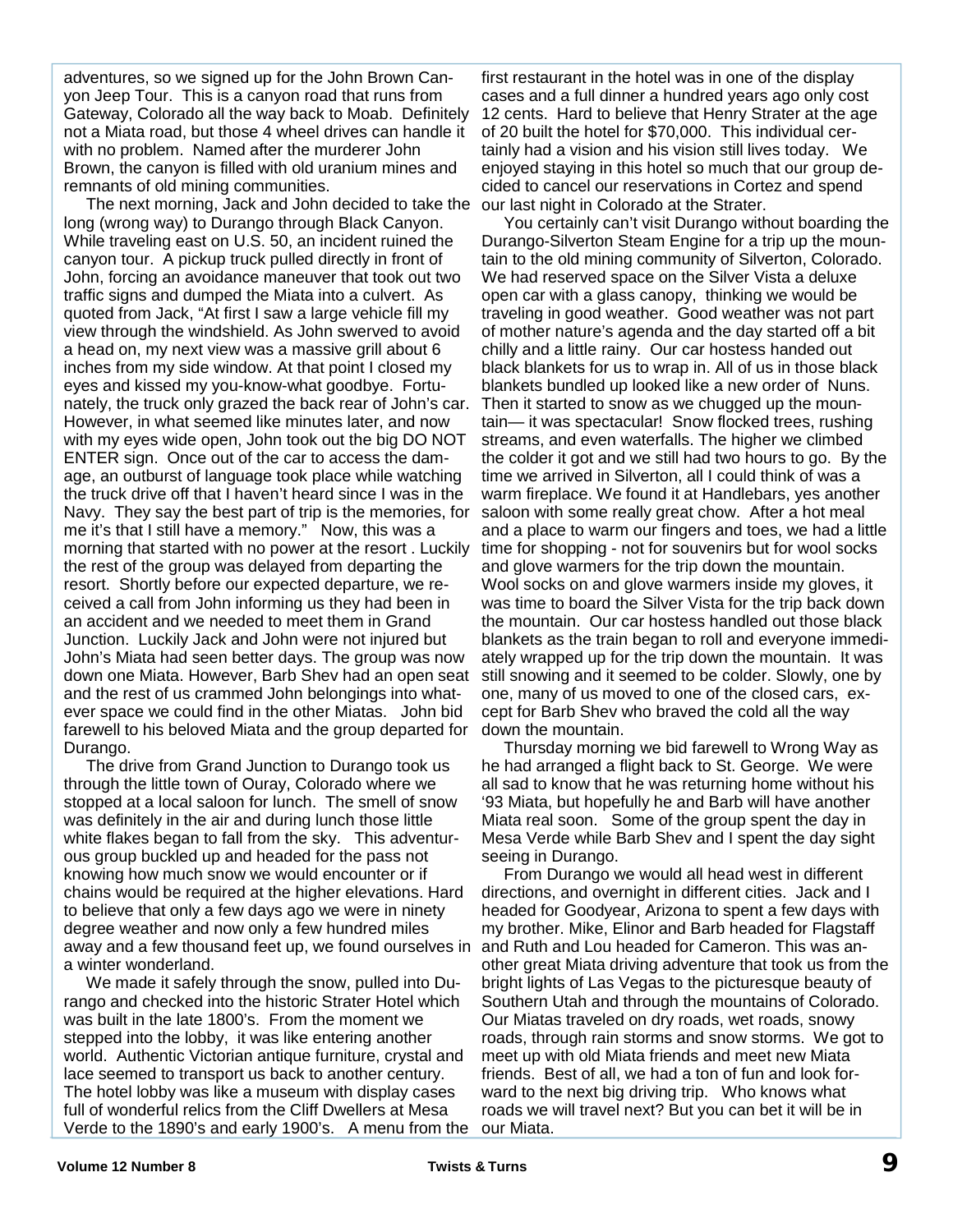# **Tires-in brief**

### **Larry Dennstedt**

 Tires have two basic functions. One is to provide an air filled CUSHION between the car and the road. The other is to provide GRIP on the road surface. Tread designs differ for pavement, snow, mud, rain water evacuation, noise, highway speeds vs. very high speeds.

 Up until the 1950s and 60s tires were bias ply construction with circumferential belts added, in the late 60s and 70s, just under the tread. (Yes, I know that Michelin X was around then). Now days almost all car tires are of radial construction. Radials provide, longer tread life, softer ride, better road compliance and better heat dissipation due to less internal friction than Bias ply tires. Radials have less tread squirm and the flexible sidewall helps to keep the tread flat to the road while cornering aggressively.

#### NUMBERS----185/70R/14 vs. 205/50R/15

 The third number refers to the rim diameter in inches (14, 15, or 16 inches). R is the designation for Radial construction. The first and second number is a ratio of height to width, measured in Metric. 185/70 is taller and narrower that a 205/50. So, the lower the second number the shorter the tire from the rim to the road. A 70 series tire will give more road comfort with a slight decrease in cornering performance due to side wall flex. The 50 series tire will have faster steering and cornering response but will transmit more of the road harshness to the driver and passenger (a rougher ride). The current FAD is low profile tires on large diameter wheels, necessitating softer (jello) springs to give back the ride comfort. (I think this is a big mistake which just adds unnecessary weight to each corner of the car).

 This is the SECRET CODE--"casting numbers". When buying tires check it out. The tire dealer might be selling you UN-USED tires that have sat on a shelf for a very long time and is now old and hard and not what you wanted. This manufacturing number usually looks like it was branded or melted into the sidewall near the rim. The last 4 numbers are the important ones to you---XXXX1805. This reads the 18th week of 2005. 3202 reads the 32nd week of 2002. Most tires are sold within 2-3 years of manufacture and considered normal for passenger car usage.

#### OTHER RAISED NUMBERS AND INFORMATION

#### INFLATION

REFERES TO Maximum inflation.

 Keep yours at 26 psi minimum and up to 30psi for harder cornering on the streets. Higher psi can be used on the autocross track.

#### SPEED RATING

 H is good for normal freeway usage. Z, W, and Y is for sustained high speed up to 149mph. This has to due with construction to deal with the higher centrifugal forces and heat dissipation ability.



Has to do with supporting the vehicles weight. Bigger car equals bigger numbers.

#### TREADWEAR

 100 is an arbitrary industry number. 200 rating should last twice as long as a 100 tire. 300 should last 3 times as long, and 800 should last 8 times as long as a 100 rated tire. Lower numbers should mean softer, sticky, good cornering tires. Higher numbers indicate harder (less traction) and more tire mileage.

 In choosing your tire, consider the FUN FACTOR vs. the mileage vs. years on the car. After 5 years all tires will be age hardened and have less traction. Buying a 60-70,000 mile tire is expensive and may be a waste of money if your weekend Miata only gets 3-6,000 miles per year. This car will have 15-30,000 miles in 5 years and regardless of remaining tread depth, the tire will have become hard and will NOT corner as well as a newer, softer tire. Consider this old tire as UNSAFE.

There is much more to add to this discussion but I think this is the "need to know" basics.

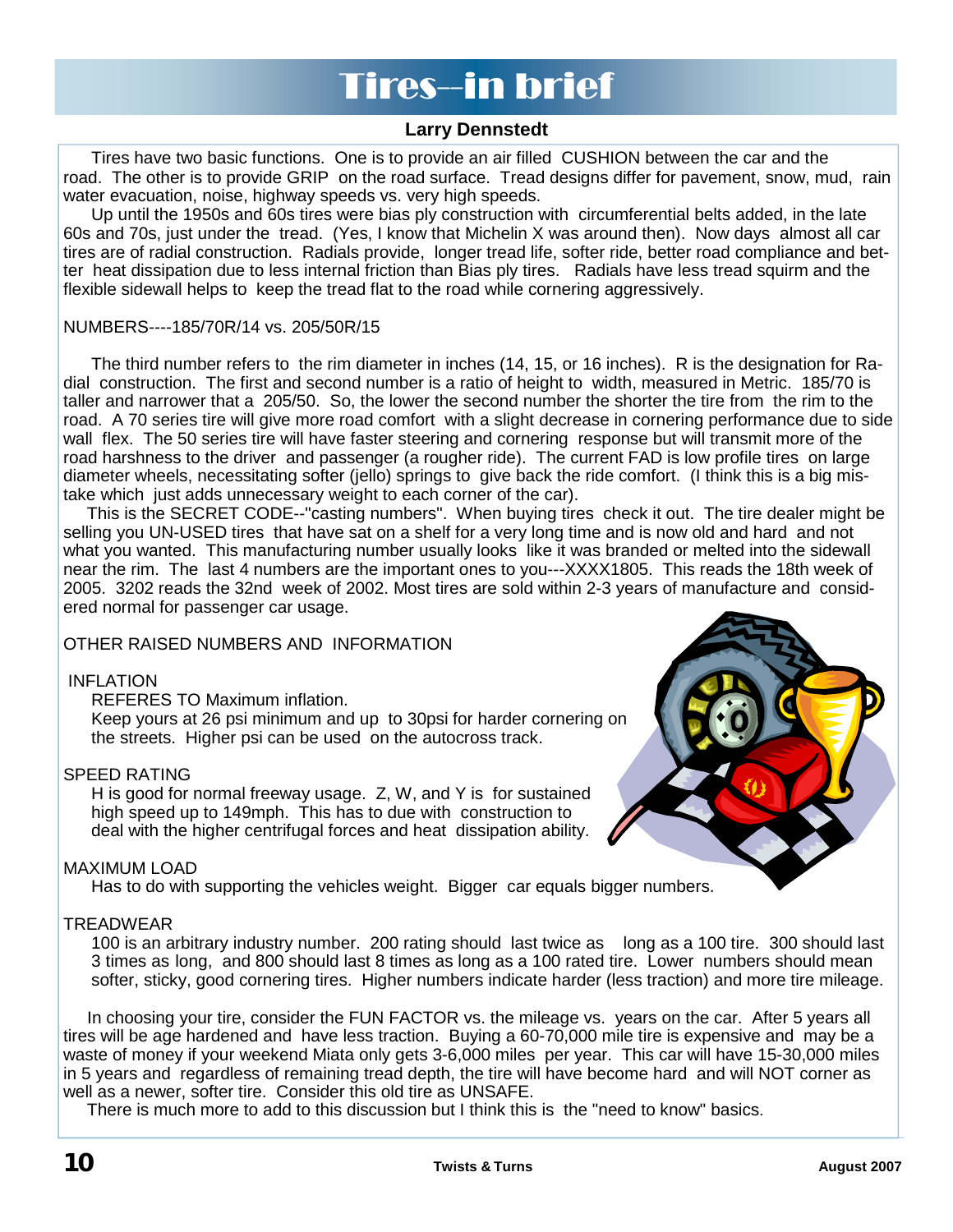# Member Discounts

**M** any vendors offer discounts to Milata Club members. The club does not endorse these vendors, but lists them as a membership benefit. Some Miata Club members. The club does not endorse these vendors, offers may require you to show a current SDMC membership card.

Businesses that wish to be listed must offer a discount from their normal retail prices to SDMC members. Listings are limited to five lines (about 30-35 words). Contact *newsletter @sandiegomiataclub.org* for more information.

### **Automotive Services**

**Allen's Wrench.** Mazda Master Technician. 1620 Grand Avenue, San Marcos. 760-744- 1192. Discount: 10% (except oil changes).

**American Battery**. Miata batteries & all other batteries. 525 West Washington, Escondido. 760-746-8010. Contact: Jeff Hartmayer. Discount: Fleet discount on all products.

**Coast Car Covers, Inc**. Car covers, cockpit covers. 1229 Morena Blvd., San Diego. 619- 275-7100. Discount: Wholesale price.

**Express Tire**. Auto repair, tires. 12619 Poway Road, Poway. 858-748-6330. Manager: David Dolan. Discount: 10% on parts and labor, including tires.

**Geri's Bazaar**. Custom deck bags, boot bags, travel bags. Maximize the space in your trunk. Contact: Geri Causarano. 828-400-1673. *www.geris-bazaar.com*. Substantial savings to club members.

**Good-Win Racing LLC**. Miata intakes, exhausts, shocks, springs, & goodies from Racing Beat, Moss, and more. *www.goodwinracing.com*. 858-775-2810. Special club price on everything.

**Hawthorne Wholesale Tire**. Tires, wheels, brakes, and suspension. 877 Rancheros Dr., San Marcos. 760-746-6980. Discount: 10%

**Just Dings Ltd**. Mobile paintless dent removal. 858-569-3464. Discount: 15%

**Kesler Customs**. Miata chassis braces, adjustable dead pedals, hide-away license plate brackets. Installation of aftermarket parts, fabrication, light welding. Ted Kesler, 619-421- 8472. Special club prices.

**Knobmeister Quality Images**. 3595 Gray Circle, Elbert, CO 80106-9652. Joe Portas, *joe@knobmeister.com*. 303-730-6060.

**Langka Corp**. Guaranteed paint chip and scratch repair system. Cleaning, detailing, and restoration products. 800-945-4532. *www.langka.com*. Discount: 30%.

**Larry Dennstedt's Auto Repair**. 4283 41st Street, San Diego. 619-284-4911. Discount: 10% on labor.

**Lutz Tire & Service**. Alignment specialist, tires. 2853 Market Street, San Diego. 619- 234-3535. Ask for Mike. Discount: 10% on parts (tires not included).

**Magnolia Auto Body**. Restorations, body work. 476 West Main Street, El Cajon. 619- 562-7861. Ask for T.J. Discount: 10% on labor and parts.

**Porterfield Enterprises Ltd**. Brake pads, rotors. 1767 Placentia Ave., Costa Mesa. 949- 548-4470. Discount: 15% on Porter-field & Hawk brake pads; \$10 off rotors; \$9.25 for Motul 600 brake fluid (1 pint).

**Smog Squad**. 3342 Rosecrans, San Diego. 619-223-8806. General Manager: Jose Munoz. Discount: \$10 on smog tests.

**Thompson Automotive**. Cool accessories for our cool cars; oil filter relocation kits, gauge kits, air horns, brakes, Voodoo knobs, & MORE. *www.thompson-automotive.com*. 949-366-0322. Discount: 10%

**Tri-City Paint**. Professional detailing, products, paint, airbrushes, car covers. West Miramar Area: 858-909-2100; Santee, Mission Gorge: 619-448-9140. Discount: Body shop pricing #CM6660.

**WheelStore**. Wheels, tires, suspension, alignment. 208 S. Coast Hwy., Oceanside. 760- 967-1336. Contact: Joe Jordan. Discount: Wholesale price on tires; \$10 off alignments.

**World Famous Car Wash**. Complete professional car care. Complete detail, hand wax, leather treatment, free shuttle service. 7215 Clairemont Mesa Blvd, San Diego. 858-495- 9274. Discount: 10%

## **Mazda Dealerships**

**Chapman Mazda**. Phoenix. 877-684-5803. Ask for John Mardueno. Discount: 20% on Mazda parts and accessories.

**Mazda El Cajon**. 619-442-7050. Discount: 20% on Mazda parts; 10-20% on accessories.

**Mazda of Escondido.** 760-737-3200. Discount: 20% on most parts; 15% on labor (not including smog certification).

**Westcott Mazda**. National City. 619-474- 1591. Discount: 25% on parts or labor (except oil changes).

### **Other Services**

**Alarm 2000**. Residential and commercial alarm installations and monitoring. Free equipment with 2-way voice & free install. Buffy Hergenrader, 619-221-0948. *buffy@iopener .net*. Discount: No connection fee.

**Coldwell Banker Real Estate**. David T. Bryan, Realtor. 619-334-4625. *davidbryan@coldwellbanker.com*. Free market analysis. No transaction fees for SDMC members or referrals!

**Linsco Private Ledger**. Fee-based planner. Wealth management, estate, retirement, and investment planning. Free consultation and 15% discount on all fees. Hernan Hooker, BCE. 619-542-0822.

**Rosin & Associates**. Attorneys at law. Accidents, insurance issues, general civil law. No recovery, no fee. Anita Rosin, *anita.rosin@rosinlaw.com*. 619-543-9600. Discount: 10% on attorneys fees.



#### **MIATAS FOR SALE**

**2006 Grand Touring**, Marble White, Leather, 6-speed, only 4975 miles. We bought this neat little car at the very end of 2005 thinking that we would have lots of fun with it, but, as you can see from the miles, we just don't use it. It is in excellent condition and has been under a Mazda Custom Cover unless it was in motion. Kelly Blue Book resale: \$24,230 OBO. Diane & Bud Bainbridge, 951-676-4044(H), 909-519-5077 (C), *walterbainbridge@hotmail.com.*

#### **ANNOUNCEMENTS**

**Buying or selling** your Miata or Miata accessories? You can do it for free on Miatamart—the Miata for Sale web site, run by SDMC member Rainer Mueller. Check it out at *www.miatamart.com*.

**Classified ad space is provided at no cost to SDMC members only. Ads must include first and last names, telephone number, and e-mail address, which must agree with current club roster.** 

**Send ads to** *newsletter@ sandiegomiataclub.org***. Ads will run for four months unless canceled, and may be revised and resubmitted.**